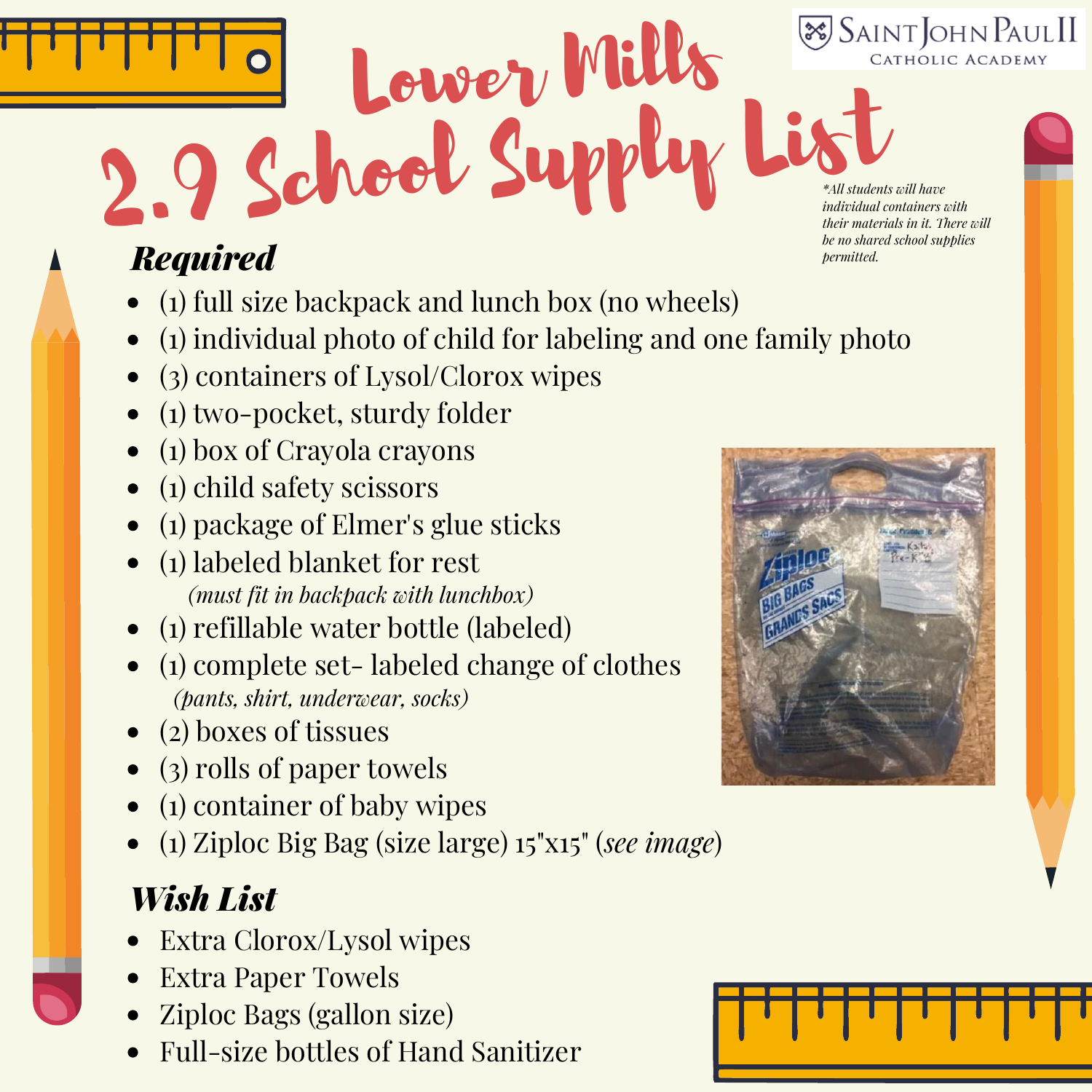SAINT JOHN PAULII CATHOLIC ACADEMY

PreK School Supply List *\*All students will have individual containers with their materials in it. There will be no shared school supplies*

*permitted.*

#### *Required*

- (1) full size backpack and lunch box (no wheels)
- (1) individual photo of child for labeling and one family photo

Lower Mills

- (3) containers of Lysol/Clorox wipes
- (1) two-pocket, sturdy folder
- (1) box of Crayola crayons
- (1) box of Crayola markers
- (1) child safety scissors
- (1) package of six Elmer's glue sticks
- (1) labeled blanket for rest *(must fit in backpack with lunchbox)*
- (1) refillable water bottle (labeled)
- (1) complete set- labeled change of clothes *(pants, shirt, underwear, socks)*
- (2) boxes of tissues
- (3) rolls of paper towels
- (1) container of baby wipes
- (1) Ziploc Big Bag (size large) 15"x15" (*see image*)

- Extra Clorox/Lysol wipes
- Extra Paper Towels
- Ziploc Bags (all sizes)
- Full-size bottles of Hand Sanitizer
- Sidewalk chalk
- Paper goods (bowl, plates and spoons)



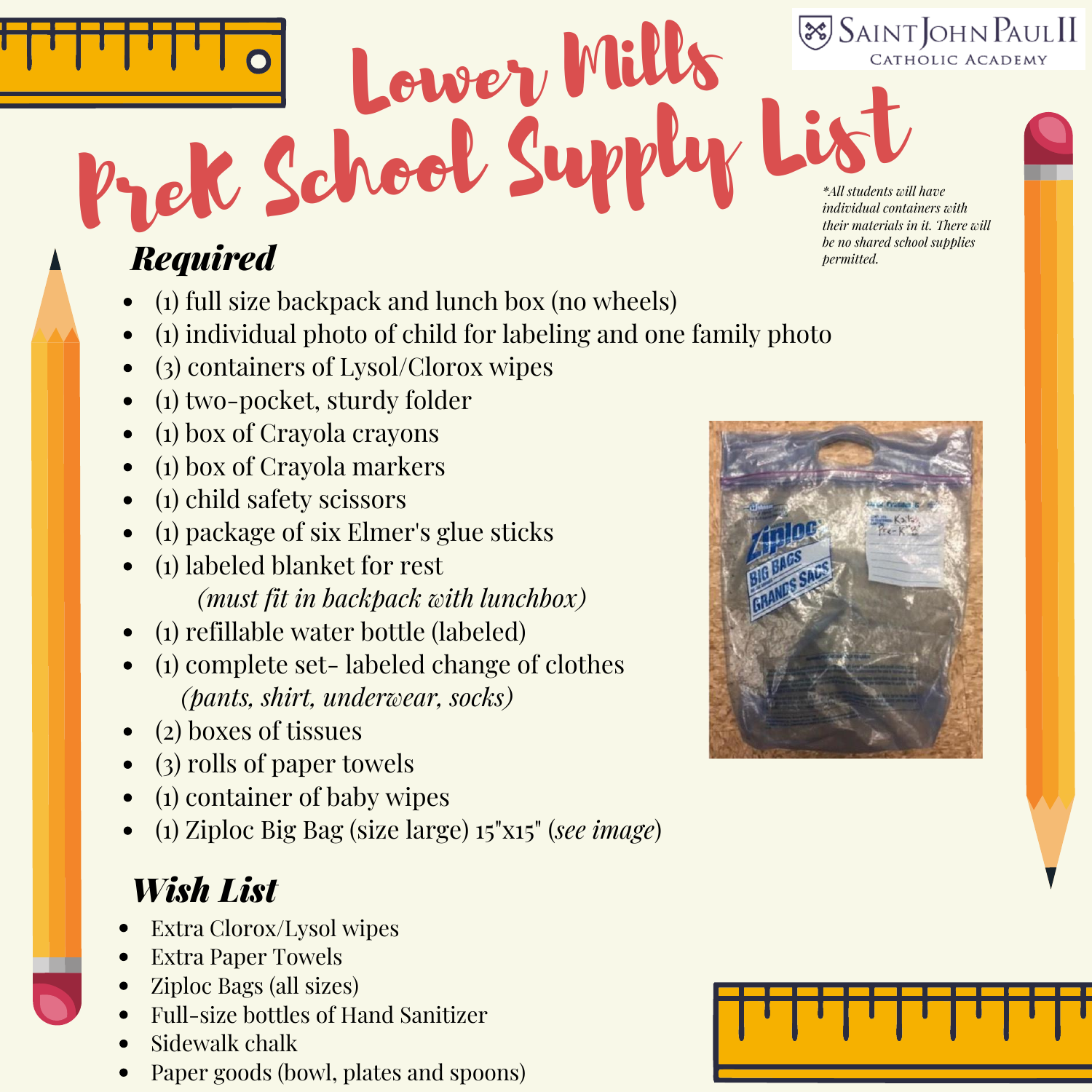**SAINT JOHN PAULII** CATHOLIC ACADEMY

# K1 School Supply List *Required*

- (1) full size backpack and lunch box (no wheels)
- (1) individual photo of child for labeling and one family photo

Lower Mills

- (3) containers of Lysol/Clorox wipes
- (1) two-pocket, sturdy folder
- (1) box of Crayola crayons
- (1) box of Crayola markers
- (1) child safety scissors
- (1) package of six Elmer's glue sticks
- (1) labeled blanket for rest *(must fit in backpack with lunchbox)*
- (1) refillable water bottle (labeled)
- (1) complete set- labeled change of clothes *(pants, shirt, underwear, socks)*
- (2) boxes of tissues
- (3) rolls of paper towels
- (1) container of baby wipes
- (1) Ziploc Big Bag (size large) 15"x15" (*see image*)

- Extra Clorox/Lysol wipes
- Extra Paper Towels
- Ziploc Bags (all sizes)
- Full-size bottles of Hand Sanitizer
- Sidewalk chalk
- Paper goods (bowl, plates and spoons)



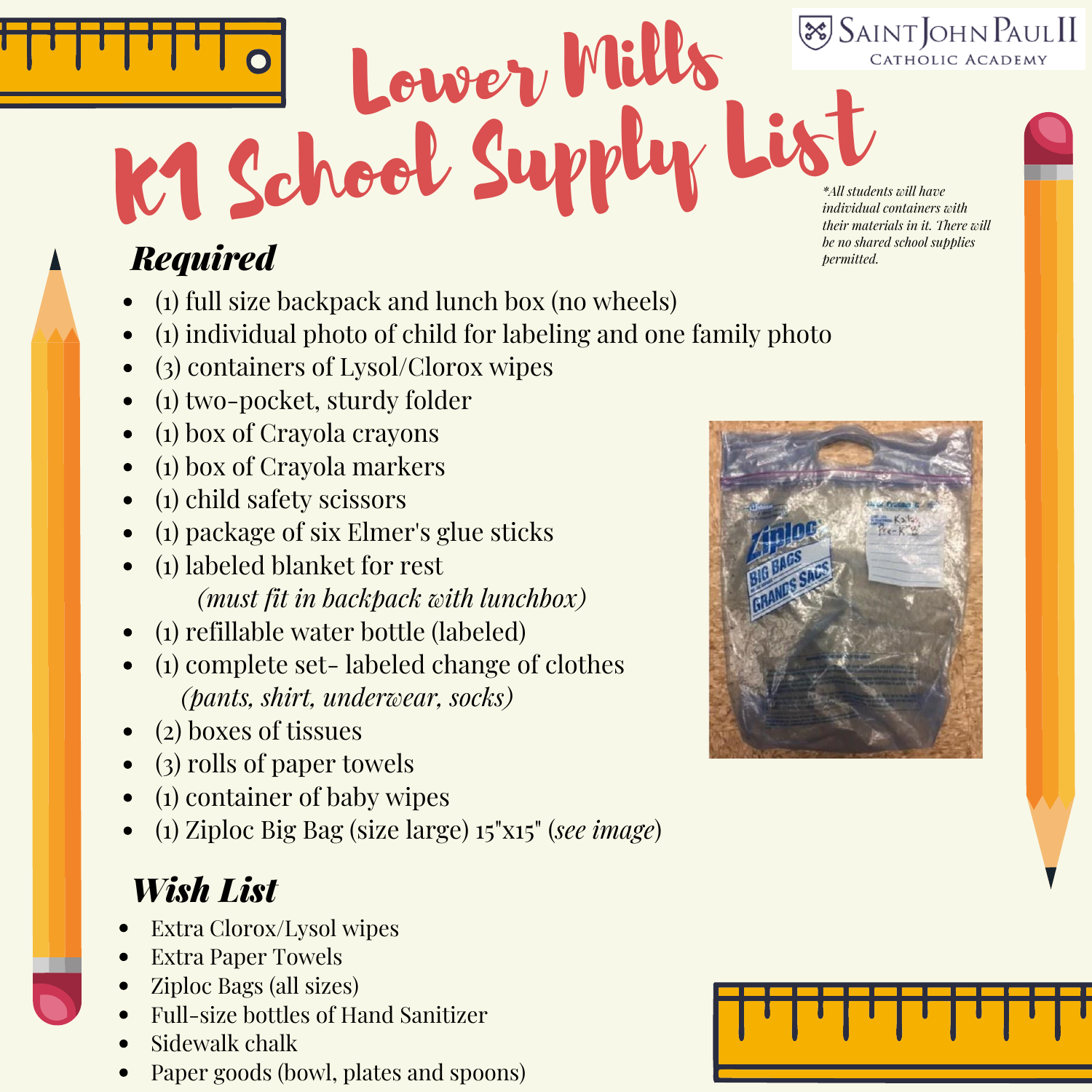**SAINT JOHN PAULII** CATHOLIC ACADEMY

# K2 School Supply List *Required*

- (1) full size backpack and lunch box (no wheels)
- (1) individual photo of child for labeling and one family photo
- (1) Sterilite 6qt Clear Storage Box with Lid (to hold materials- see image)

Lower Mills

- (3) containers of Lysol/Clorox wipes
- (2) two-pocket, sturdy folders
- (1) box of Crayola crayons
- (1) box of Crayola markers
- (1) child safety scissors
- (1) package of six Elmer's glue sticks
- (1) package of Ticonderoga pencils
- (1) refillable water bottle (labeled)
- (1) pencil box
- (2) boxes of tissues
- (3) rolls of paper towels
- (1) container of baby wipes
- (1) bottle of hand sanitizer

#### *Wish List*

- Extra Clorox/Lysol wipes
- Extra Paper Towels
- White card stock
- Colored card stock
- Ziploc Bags (all sizes)
- Full-size bottles of Hand Sanitizer
- Sidewalk chalk
- Paper goods (bowl, plates and spoons)



*\*All students will have individual containers with their materials in it. There will be no shared school supplies permitted.*

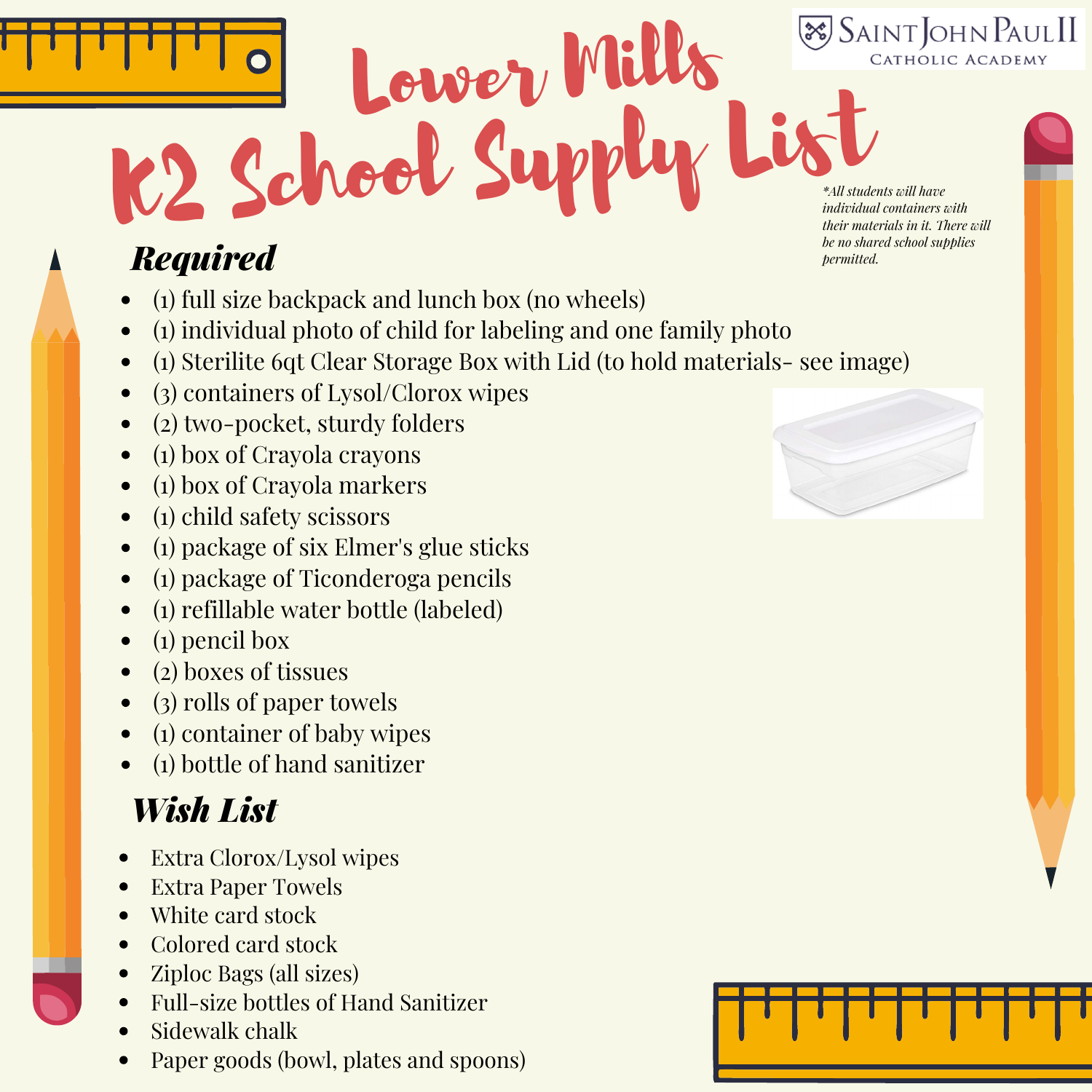



## Grade 1 School Supply *Required*

- (1) full size backpack and lunch box (no wheels)
- (1) individual photo of child for labeling and one family photo
- 1) Sterilite 6qt Clear Storage Box with Lid (to hold materials- see image)

Lower Mills

- (3) containers of Lysol/Clorox wipes
- (2) two-pocket, sturdy folders
- (2) marble notebooks
- (1) box of Crayola crayons
- (1) box of Crayola markers
- (1) box of Crayola colored pencils
- (1) child safety scissors
- (1) package of six Elmer's glue sticks
- (1) package of Ticonderoga pencils
- (1) refillable water bottle (labeled)
- (1) pencil box
- (2) boxes of tissues
- (3) rolls of paper towels)
- (1) bottle of hand sanitizer

- Extra Clorox/Lysol wipes
- Extra Paper Towels
- White and colored card stock
- Extra Ticonderoga pencils
- Ziploc Bags (all sizes)
- Full-size bottles of Hand Sanitizer
- Sidewalk chalk



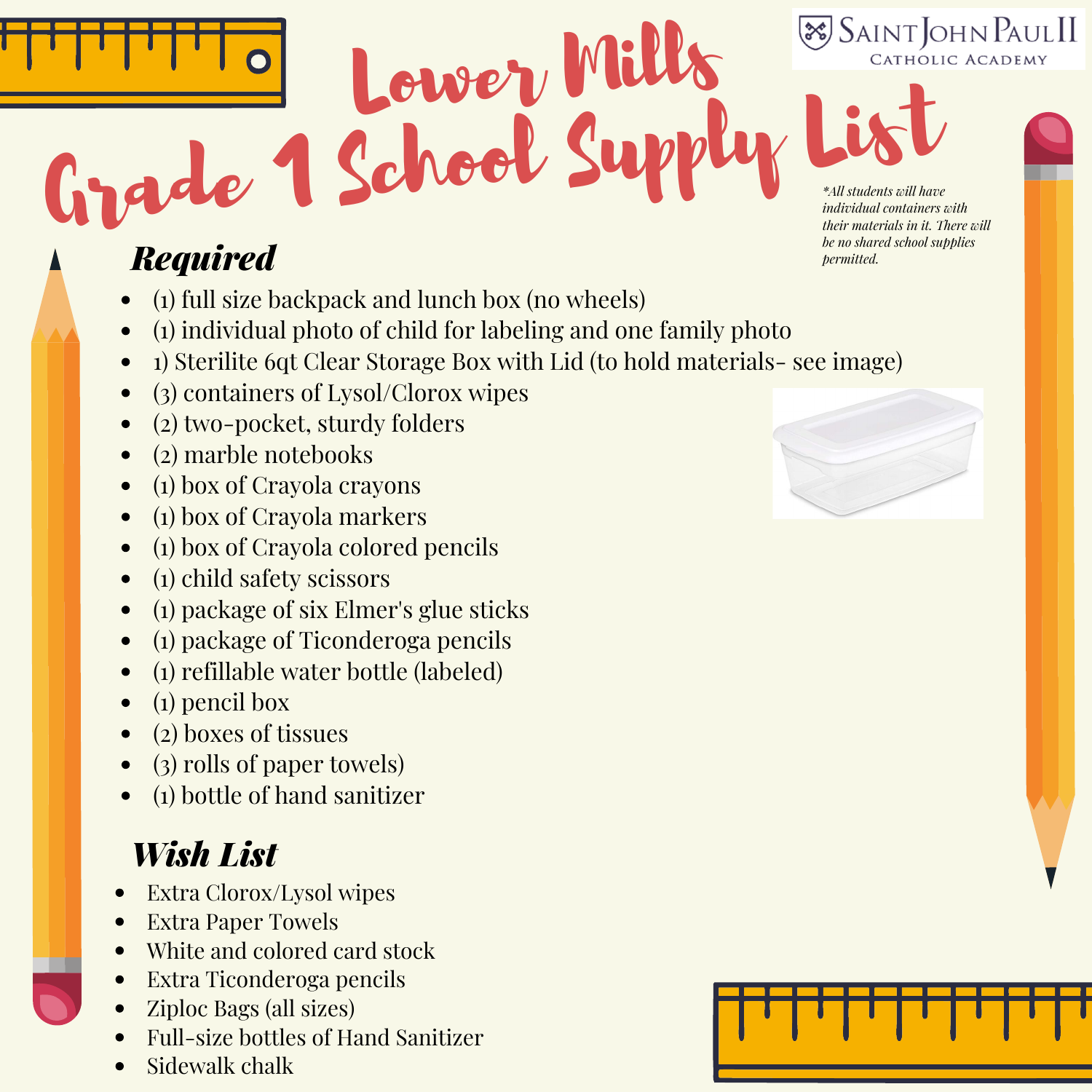

## Grade 2 School Supply *Required*

- (1) full size backpack and lunch box (no wheels)
- (3) containers of Lysol/Clorox wipes
- 1) Sterilite 6qt Clear Storage Box with Lid (to hold materials- see image)

Lower Mills

- (2) two-pocket, sturdy folders
- (2) marble notebooks
- (1) box of Crayola crayons
- (1) box of Crayola markers
- (1) box of Crayola colored pencils
- (1) child safety scissors
- (1) package of six Elmer's glue sticks
- (1) package of Ticonderoga pencils
- (1) refillable water bottle (labeled)
- (1) pencil case (not box)
- (2) boxes of tissues
- (3) rolls of paper towels)
- (1) bottle of hand sanitizer

- Extra Clorox/Lysol wipes
- Extra Paper Towels
- White and colored card stock
- Extra Ticonderoga pencils
- Ziploc Bags (all sizes)
- Full-size bottles of Hand Sanitizer
- Sidewalk chalk



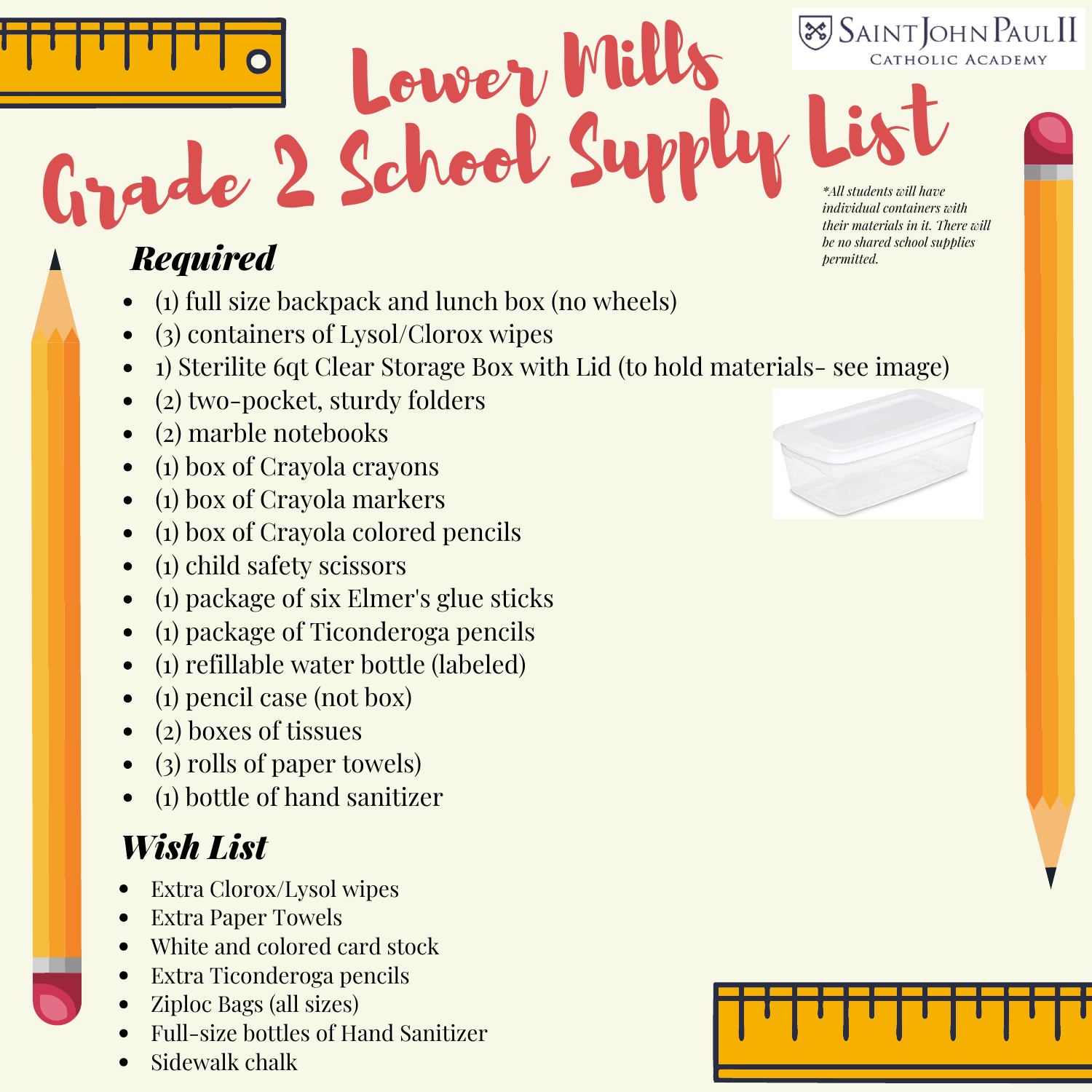

## Grade 3 School Supply *Required*

- (1) full size backpack and lunch box (no wheels)
- (1) Sterilite 6qt Clear Storage Box with Lid (to hold materials- see image)

Lower Mills

- (3) containers of Lysol/Clorox wipes
- (2) two-pocket, sturdy folders
- (4) marble composition notebooks
	- (*no spiral bound notebooks*)
- (1) four pack of Expo whiteboard markers
- (1) 24 pack of Crayola crayons
- (1) box of Crayola markers
- (1) box of Crayola colored pencils
- (1) child safety scissors
- (1) package of eight Elmer's glue sticks
- (2) packages of Ticonderoga pencils
- (1) refillable water bottle (labeled)
- (1) pencil case (not box)
- (2) boxes of tissues
- (3) rolls of paper towels)
- (1) bottle of hand sanitizer

- Extra Clorox/Lysol wipes
- Extra Paper Towels
- White and colored card stock
- Extra Ticonderoga pencils
- Ziploc Bags (all sizes)
- Full-size bottles of Hand Sanitizer



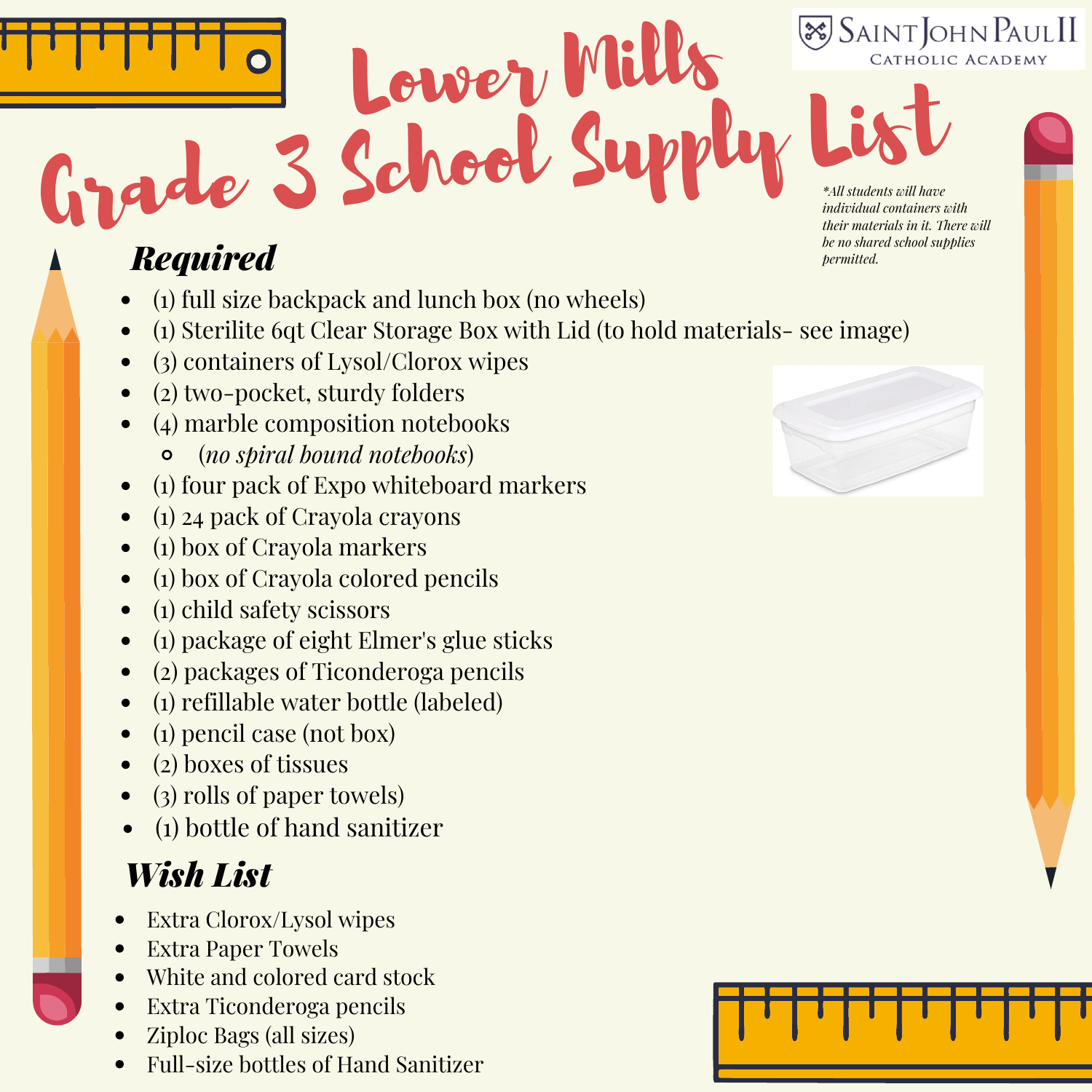

## Grade 4 School Supply *Required*

- (1) full size backpack and lunch box (no wheels)
- (1) Sterilite 6qt Clear Storage Box with Lid (to hold materials- see image)

Lower Mills

- (3) containers of Lysol/Clorox wipes
- (4) two-pocket, sturdy folders
- (4) marble composition notebooks (*no spiral bound notebooks*)
- (1) 1-inch binder
- (1) package of wide-ruled lined binder paper
- (1) four pack of Expo whiteboard markers
- (1) 24 pack of Crayola crayons
- (1) box of Crayola markers (*no sharpies*)
- (1) box of Crayola colored pencils
- (1) pair of age appropriate scissors
- (1) package of eight Elmer's glue sticks
- (2) packages of Ticonderoga pencils
- (1) hand-held pencil sharpener
- (1) package of highlighters
- (2) packages of index cards
- (1) refillable water bottle (labeled)
- (1) pencil case (not box)
- (2) boxes of tissues
- (3) rolls of paper towels)
- (1) bottle of hand sanitizer

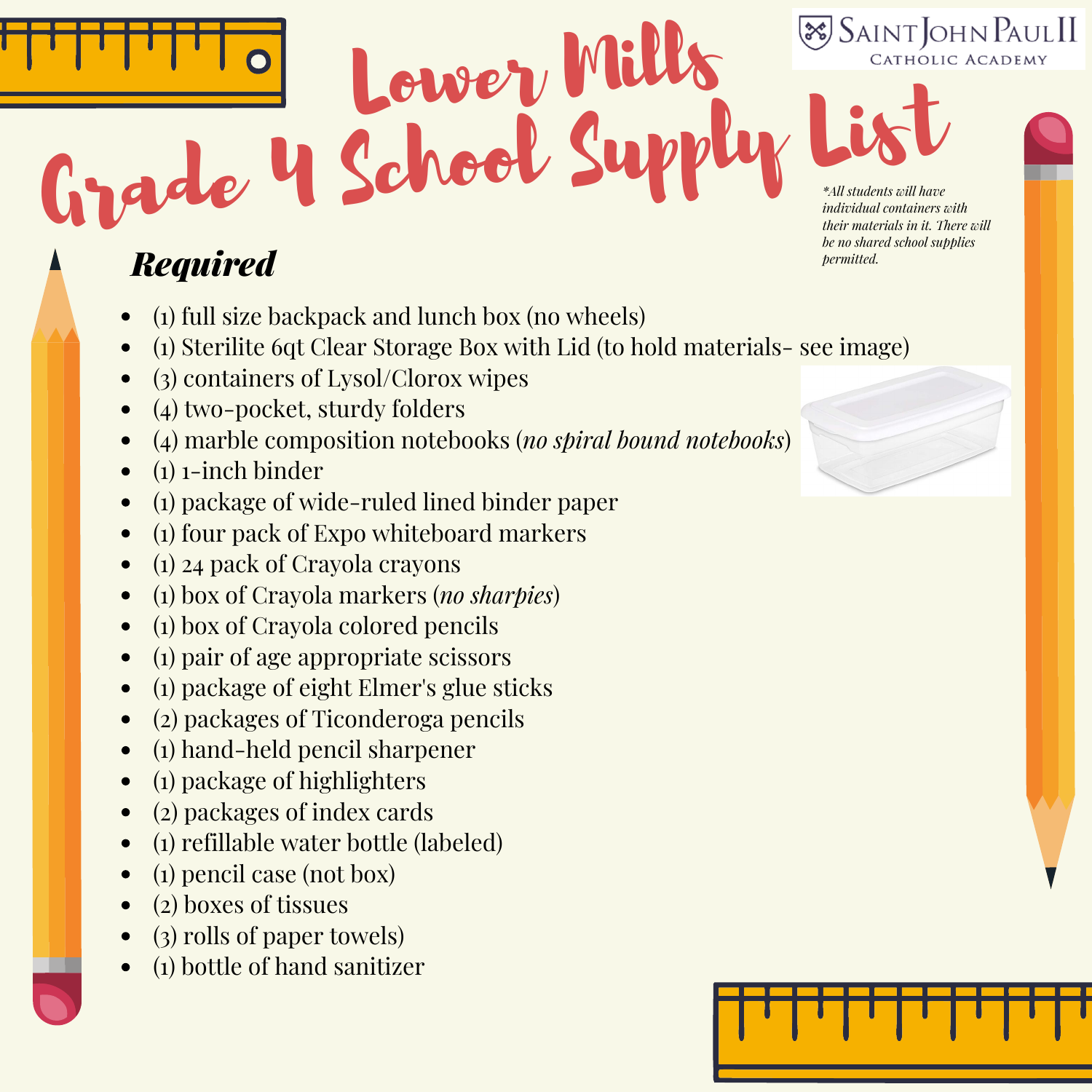**SAINT JOHN PAULII** CATHOLIC ACADEMY



### Grade 5 School Supply *Required*

- (1) full size backpack and lunch box (no wheels)
- (1) Sterilite 6qt Clear Storage Box with Lid (to hold materials- see image)

Lower Mills

- (3) containers of Lysol/Clorox wipes
- (6) two-pocket, sturdy folders (with 3-holes for binder)
- (4) marble composition notebooks
- (4) single subject notebooks
- (2) 1-inch binders
- (3) packages of lined paper with 3-holes (for binders)
- (1) package of sheet protectors
- (1) four pack of Expo whiteboard markers
- (1) pack of Crayola colored pencils
- (1) pair of age appropriate scissors
- (1) package of eight Elmer's glue sticks
- (2) packages of Ticonderoga pencils
- (1) hand-held pencil sharpener
- (1) package of highlighters
- (2) packages of index cards
- (1) refillable water bottle (labeled)
- (1) protractor for math
- (1) pencil case with three-holes for binder
- (2) boxes of tissues
- (3) rolls of paper towels)
- (1) bottle of hand sanitizer
- (1) package of Ziploc bags (medium size)